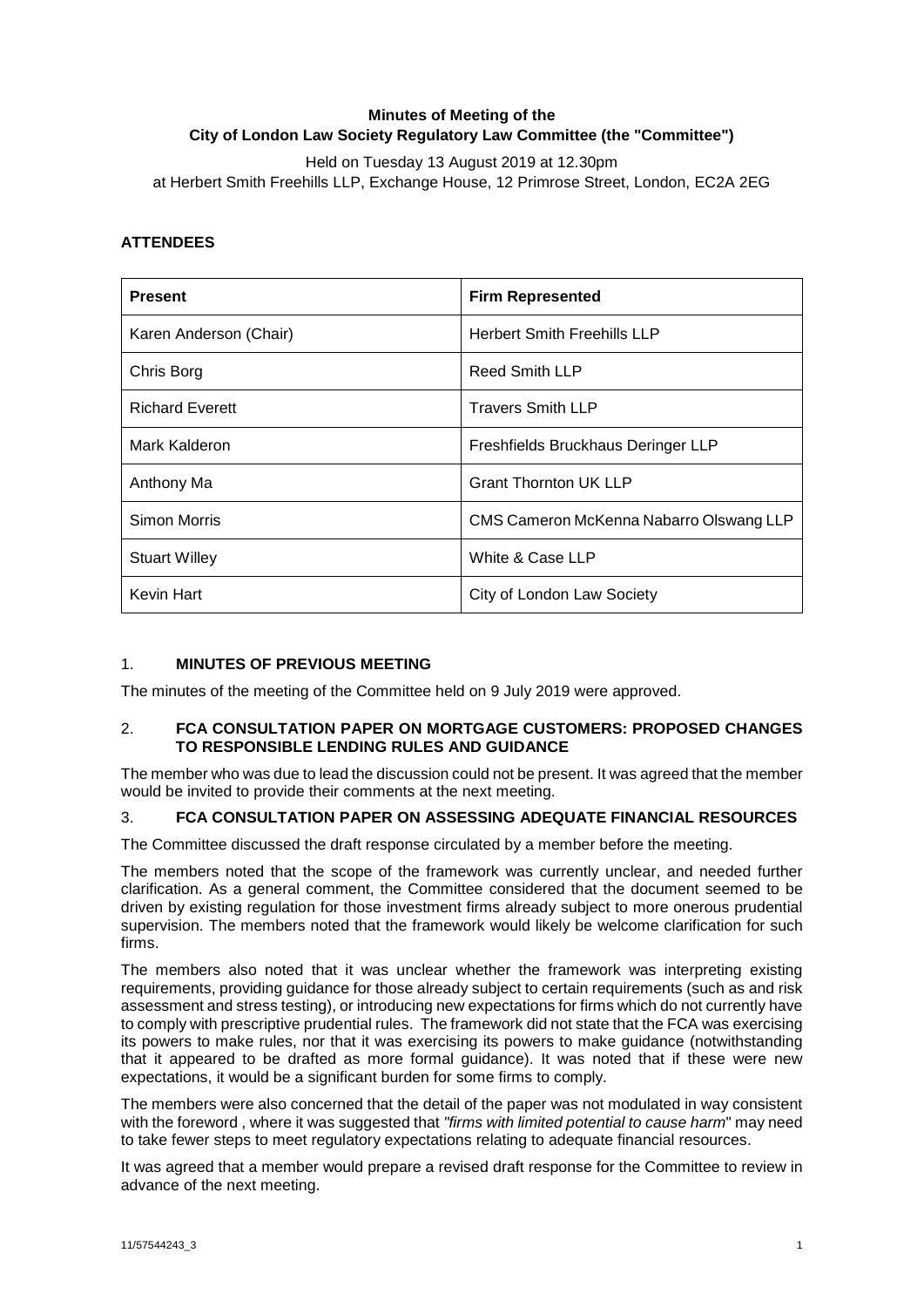#### 4. **FCA CONSULTATION PAPER ON PROHIBITING THE SALE TO RETAIL CLIENTS OF INVESTMENT PRODUCTS THAT REFERENCE CRYPTOASSETS**

The Committee discussed the proposed prohibition set out in the consultation paper. While the members understood the potential harm to retail clients that the FCA was seeking to prevent, they considered that it was somewhat pre-mature to impose the ban before HMT had consulted on widening the regulatory perimeter to bring in further types of cryptoassets.

The members also considered that the ban would not prevent retail clients investing directly in the underlying asset, but merely removed any regulated intermediary. There was also a potential risk of constricting innovation in such products, which could conflict with the FCA's statutory objective to promote effective competition.

Finally, the members considered that the particular risks of investment products that reference cryptoassets highlighted in the paper, such as volatility and the potential for market abuse, were not unique to these instruments, but were present in a wide range of financial instruments, including equities, for which there was no such ban.

It was agreed that a member would prepare a draft response for the Committee to review in advance of the next meeting.

### 5. **EIOPA CONSULTATION ON THE PROPOSAL FOR GUIDELINES ON OUTSOURCING TO CLOUD SERVICE PROVIDERS**

The Committee briefly discussed the proposals included in the paper, noting that they were similar to those in the equivalent EBA guidelines (albeit with some differences in terminology). The Committee noted that there could be challenges for firms complying with some of the requirements in the guidelines in the context of outsourcing to cloud service providers, but these were not necessarily specific to the EIOPA guidelines.

The Chair agreed to contact the Chair of the Insurance CLLS sub-committee again to determine whether the paper was being considered by that committee.

### 6. **FCA GUIDANCE CONSULTATION ON GUIDANCE FOR FIRMS ON THE FAIR TREATMENT OF VULNERABLE CUSTOMERS**

The Committee discussed the paper, with a particular focus on the scope of the definition of "vulnerable". The guidance as currently drafted used an intentionally broad definition of "vulnerable" to include those customers who were potentially vulnerable as well as actually vulnerable. The members considered that for the purposes of the guidance, it would be preferable for "vulnerable" to refer to those customers who were actually vulnerable, with the relevant aspects of the guidance specifically extended as appropriate to potentially vulnerable customers. There were also some concerns raised around how firms would practically be able to assess when customers were potentially or actually vulnerable.

It was agreed that a member would prepare a draft response for the Committee to review in advance of the next meeting.

# 7. **FCA FEEDBACK STATEMENT ON FAIR PRICING IN FINANCIAL SERVICES**

The Committee briefly discussed this paper. While the paper dealt with an important issue, it was noted that further papers were due to be published by the FCA, including a paper on the Duty of Care in the autumn of 2019.

It was decided that the Committee would not submit any comments on the feedback statement, but would wait to respond to the subsequent papers.

# 8. **OTHER CONSULTATIONS TO WHICH THE COMMITTEE MAY WISH TO RESPOND**

The Committee discussed other papers currently open for consultation. It was decided that all members would review the **HMT call for evidence on the Financial Services Future Regulatory Framework Review (on regulatory co-ordination)** to consider whether the Committee should submit a response.